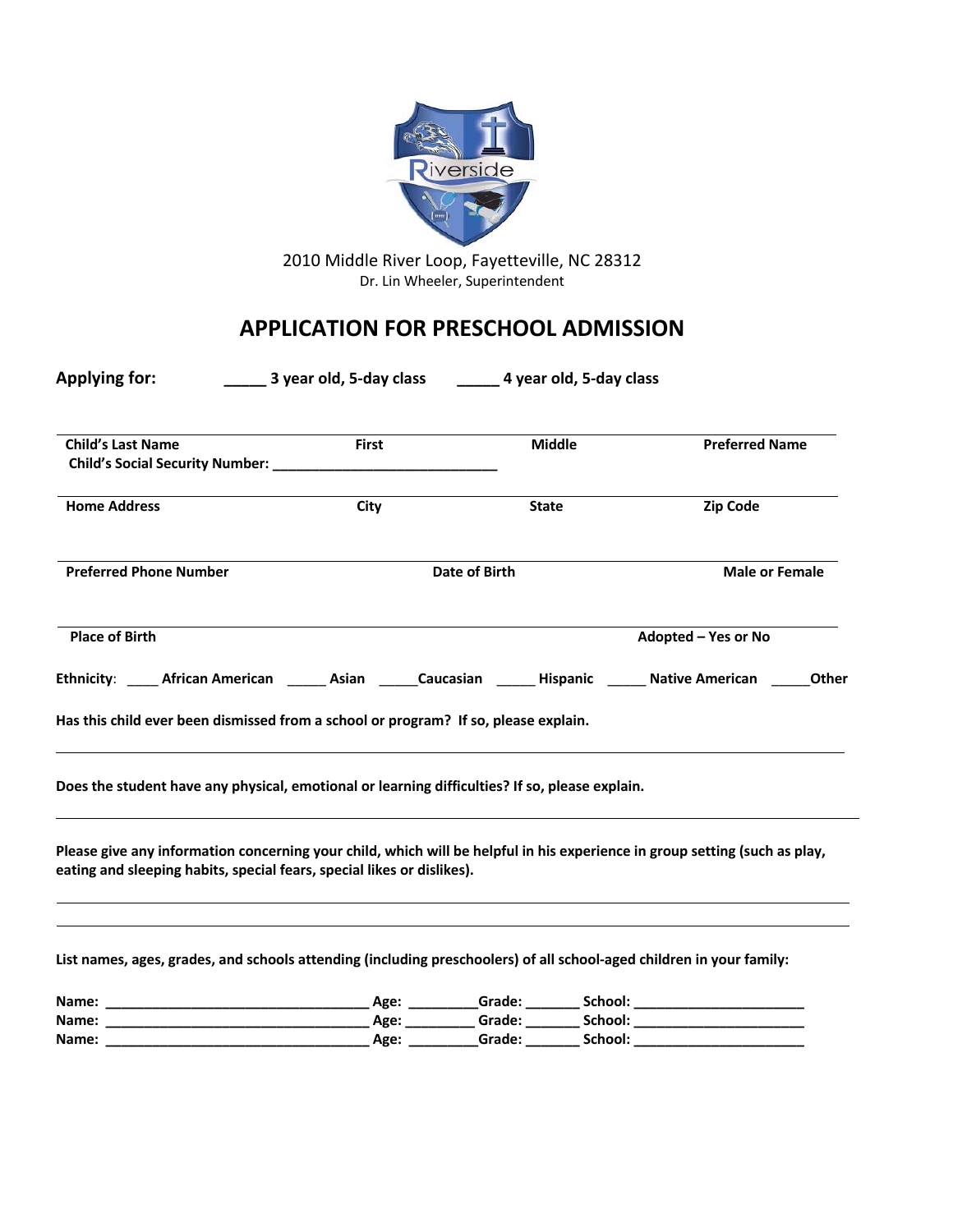### **MOTHER'S INFORMATION**

|                                                       | <b>Street</b>                                                                                                                                | City                        | State                                                                                                                                                                                                                                                                                                                               | <b>Zip Code</b> |
|-------------------------------------------------------|----------------------------------------------------------------------------------------------------------------------------------------------|-----------------------------|-------------------------------------------------------------------------------------------------------------------------------------------------------------------------------------------------------------------------------------------------------------------------------------------------------------------------------------|-----------------|
|                                                       | Home                                                                                                                                         | Work                        |                                                                                                                                                                                                                                                                                                                                     | Cell            |
|                                                       |                                                                                                                                              |                             |                                                                                                                                                                                                                                                                                                                                     |                 |
|                                                       |                                                                                                                                              |                             |                                                                                                                                                                                                                                                                                                                                     |                 |
|                                                       |                                                                                                                                              |                             |                                                                                                                                                                                                                                                                                                                                     |                 |
|                                                       |                                                                                                                                              | <b>FATHER'S INFORMATION</b> |                                                                                                                                                                                                                                                                                                                                     |                 |
|                                                       |                                                                                                                                              |                             |                                                                                                                                                                                                                                                                                                                                     |                 |
|                                                       |                                                                                                                                              |                             |                                                                                                                                                                                                                                                                                                                                     |                 |
|                                                       | <b>Street</b>                                                                                                                                | City                        | State                                                                                                                                                                                                                                                                                                                               | Zip Code        |
|                                                       |                                                                                                                                              |                             |                                                                                                                                                                                                                                                                                                                                     |                 |
|                                                       | Home                                                                                                                                         | Work                        |                                                                                                                                                                                                                                                                                                                                     | <b>Cell</b>     |
|                                                       |                                                                                                                                              |                             |                                                                                                                                                                                                                                                                                                                                     |                 |
|                                                       |                                                                                                                                              |                             |                                                                                                                                                                                                                                                                                                                                     |                 |
|                                                       |                                                                                                                                              |                             |                                                                                                                                                                                                                                                                                                                                     |                 |
|                                                       |                                                                                                                                              | <b>MISCELLANEOUS</b>        |                                                                                                                                                                                                                                                                                                                                     |                 |
|                                                       |                                                                                                                                              |                             |                                                                                                                                                                                                                                                                                                                                     |                 |
|                                                       |                                                                                                                                              |                             |                                                                                                                                                                                                                                                                                                                                     |                 |
| $\bullet$<br>٠<br>$\bullet$<br>$\bullet$<br>$\bullet$ | I acknowledge that the foregoing information is true and accurate.<br>I understand that there are no refunds on fees.<br>Preschool activity. |                             | I have read and understand the Code of Conduct, Biting Policy and Safety Information Sheets and Policies.<br>I absolve the RCA Preschool from liability to me or my child because of any injury at the Preschool or during<br>I understand that if my child is accepted as a student, he/she will be given instruction in religion. |                 |

**\_\_\_\_\_\_\_\_\_\_\_\_\_\_\_\_\_\_\_\_\_\_\_\_\_\_\_\_\_\_\_\_\_\_\_\_\_\_\_\_\_\_\_\_\_\_\_ \_\_\_\_\_\_\_\_\_\_\_\_\_\_\_\_\_\_\_\_\_\_\_\_\_\_\_\_\_\_\_\_\_\_\_\_**

**Parent Signature Date of Application**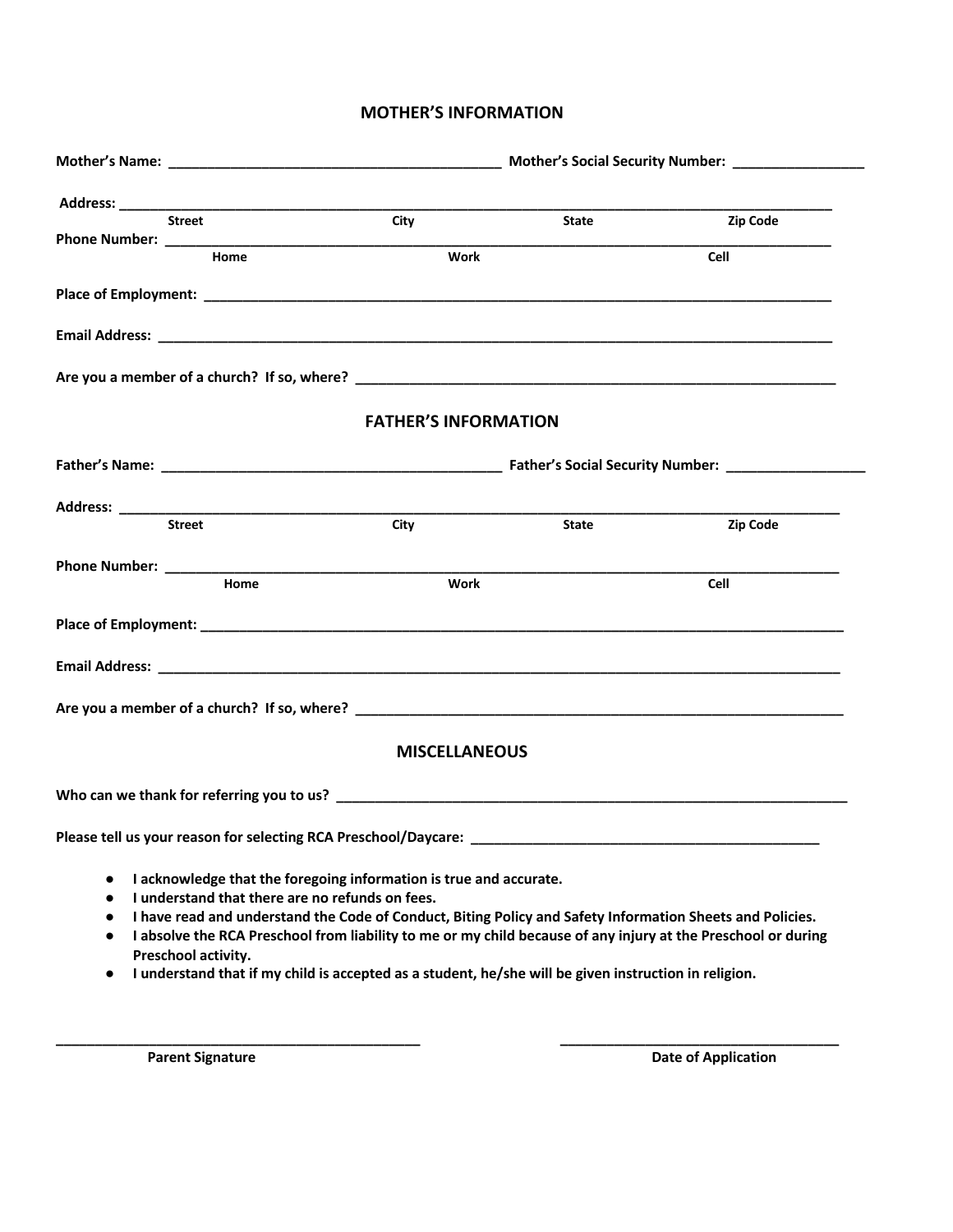## **EMERGENCY INFORMATION**

| Name of Emergency Contact:  |                      |                 |
|-----------------------------|----------------------|-----------------|
|                             | (other than parents) |                 |
| Phone: _________            | Cell:                |                 |
| Contact's Relation to you:  |                      |                 |
| Relative-Relationship:      |                      |                 |
| <b>Example 1</b>            | Guardian             | Other:          |
| Applicant's Doctor:         |                      | Doctor's Phone: |
| <b>Hospital Preference:</b> |                      |                 |
| <b>Insurance Carrier:</b>   |                      |                 |
| Policy Number:              |                      |                 |
| Name of Policy Holder:      |                      |                 |

If the above cannot be reached, list at least two people we may contact in the event of an emergency or sickness pertaining to your child. *These people will also be allowed to pick up your child in the event that the parent or guardian is unable to*. PLEASE list the best contact number whether it be home, work or cell numbers.

| Name: |               | Phone: |
|-------|---------------|--------|
| Name: | Relationship: | Phone: |
| Name: | Relationship: | Phone: |
| Name: | Relationship: | Phone: |

## **MEDICAL RELEASE AND EMERGENCY INFORMATION**

It is my understanding that RCA Preschool will attempt to notify me in case of a medical emergency involving my child, such as sudden illness or serious accident. If RCA Preschool staff or any other RCA Preschool leaders cannot reach me, then I authorize the Preschool to secure any medical treatment necessary for my child by any licensed physician or dentist, including the admission for such emergency care to any hospital reasonably accessible. I give my permission to the doctor or other health-care professional to provide the medical services he or she may deem necessary. I will accept responsibility for medical expenses so incurred.

## **IN THE EVENT MY CHILD NEEDS EMERGENCY MEDICAL ATTENTION, RCA PRESCHOOL PERSONNEL HAVE MY PERMISSION TO ACT ACCORDINGLY.**

\_\_\_\_\_\_\_\_\_\_\_\_\_\_\_\_\_\_\_\_\_\_\_\_\_\_\_\_\_\_\_\_\_\_\_\_ \_\_\_\_\_\_\_\_\_\_\_\_\_\_\_\_\_\_\_\_\_\_

**Parent/Guardian Signature Date** Date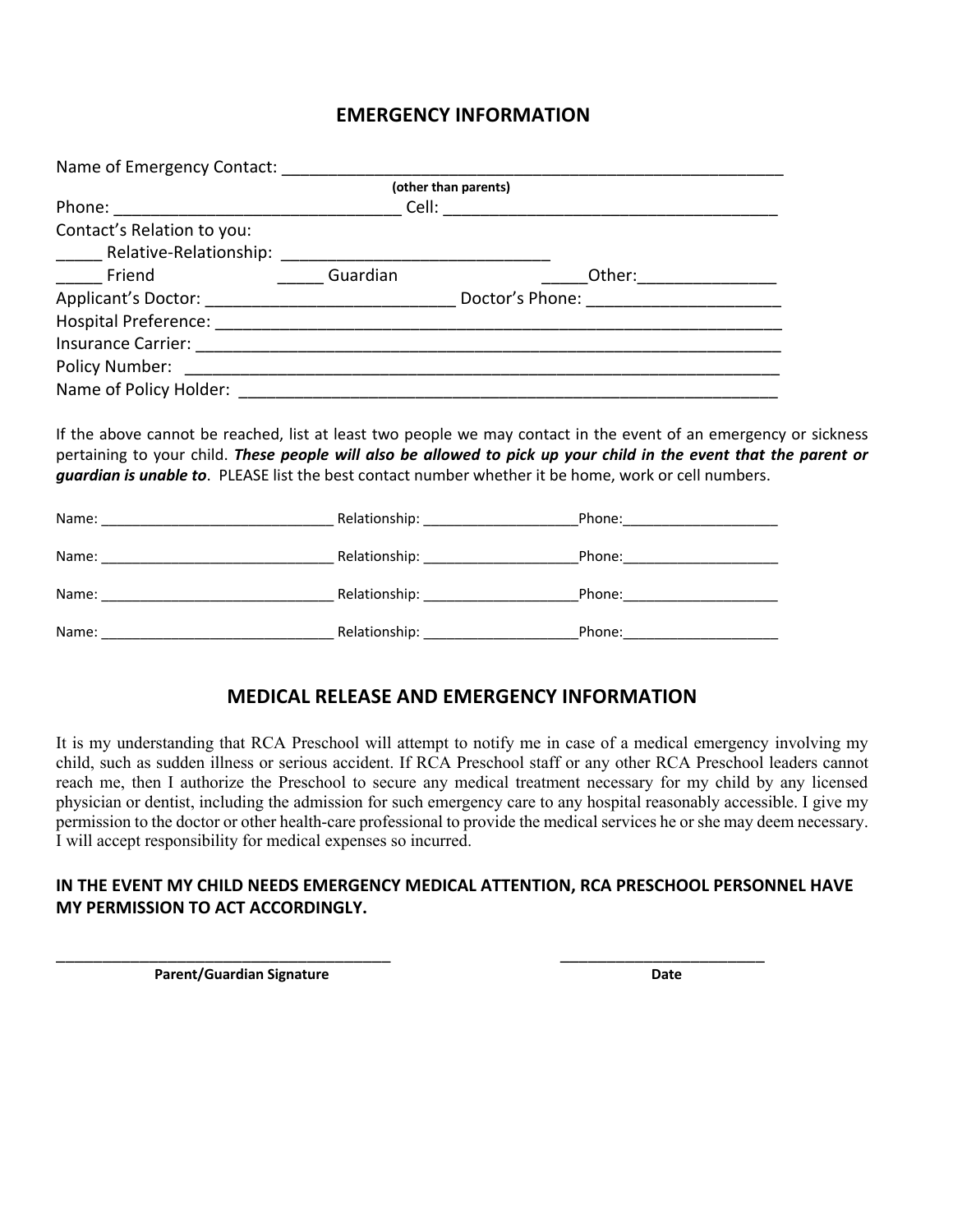## **DISCIPLINE AND BEHAVIOR MANAGEMENT POLICY:**

Praise and positive reinforcement are effective methods of the behavior management of children. When children receive positive, non-violent, and understanding interactions from adults and others, they develop good self-concepts, problem solving abilities and selfdiscipline. Based on this belief of how children learn and develop values, this facility will practice the following discipline and behavior management policy.

## **We DO:**

- **●** Praise, reward and encourage the children.
- **●** Reason with and set limits for the children.
- **●** Model appropriate behavior for the children.
- **●** Modify the classroom environment to attempt to preen problems before they occur.
- **●** Listen to the children.
- **●** Provide alternative for inappropriate behavior to the children.
- **●** Provide the children with natural and logical consequences of their behavior.
- **●** Treat the children as people and respect their needs, desires and feelings.
- **●** Ignore minor misbehaviors.
- **●** Explain things to children on their levels.
- **●** Use short supervised periods of "time-out".
- **●** Stay consistent in our behavior management program.

## **We DO NOT:**

- ⦁ Spank, shake, bite, pinch, push, pull, slap or otherwise physically punish the children.
- **●** Make fun of, yell at, threaten, make sarcastic remarks about, use profanity or otherwise verbally abuse the children.
- Shame or punish the children when bathroom accidents occur.
- **●** Relate discipline to eating, resting or sleeping.
- Leave the children alone, unattended or without supervision.
- **●** Place the children in locked rooms, closets or boxes as punishment.
- Allow discipline of children by children.
- **●** Criticize, make fun of or otherwise belittle children's parents, families or ethnic groups.

**I, do hereby state that I have read and received a copy of the facility's Discipline and Behavior Management Policy.**

**\_\_\_\_\_\_\_\_\_Parent Initials**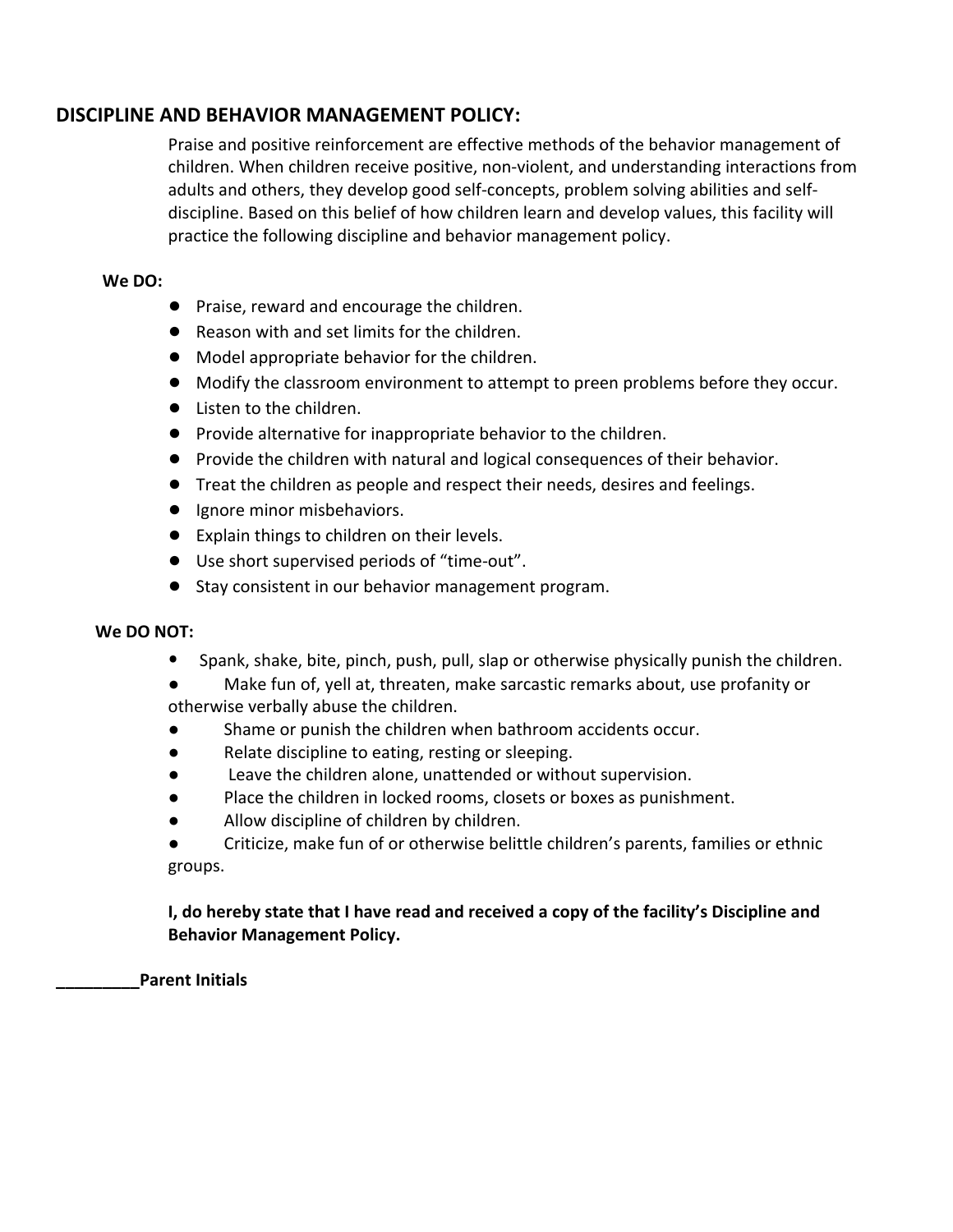**For items on the following pages, please initial each area indicating you have read the information and provide your approval. Thank you!**

#### **PERMISSION SLIP:**

**NOTE: IT IS THE RESPONSIBILITY OF THE PARENT/GUARDIAN TO INFORM THE PRESCHOOL OF ANY CHANGES. CHILDREN WILL NOT BE ALLOWED TO PARTICIPATE IN ANY ACTIVITY FOR WHICH ADVANCE PERMISSION HAS NOT BEEN GIVEN. YOU WILL BE GIVEN ADVANCE NOTICE OF ALL FIELD TRIPS.**

| My child,                                                    | has permission to do the following while in the care of RCA |                                                  |
|--------------------------------------------------------------|-------------------------------------------------------------|--------------------------------------------------|
| Preschool and Daycare:                                       |                                                             |                                                  |
| Ride in the provider's car<br>Go to the park<br>Go for walks | Go on field trips<br>Skating<br>Library                     | Ride a bike/tricycle<br>Play in the water<br>Zoo |
| <b>Parent Initials</b>                                       | Play outside a fenced area                                  |                                                  |

#### **RCA PRESCHOOL WEBSITE:**

www.rcanc.us is the school's web site from which the preschool has a link. Parent information is posted on the site, such as our monthly newsletter, as well as pictures or videos from special events and activities held throughout the preschool. Please *circle one* response below.

**Yes, I do / No, I do not** give permission for my child's photograph to be placed on the web site.

**\_\_\_\_\_\_\_\_\_\_\_\_Parent Initials**

#### **SUNSCREEN:**

I give RCA Preschool & Daycare personnel permission to apply sunscreen that I have brought to school labeled with my child's name, to my child's exposed skin, including face as needed when participating in outside activities.

**\_\_\_\_\_\_\_\_\_\_\_\_\_Parent Initials**

#### **CODE OF CONDUCT:**

**RCA Preschool/Daycare requires the maintenance of good order and conduct in the preschool. In order to provide the proper atmosphere that is required to educate and train our students, all students shall comply with this Code of Conduct. This code applies to any RCA preschool student who is on the church property, representing the preschool or whose conduct at any time or place has a direct effect on maintaining order and discipline in the preschool.** 

- Dress: the dress requirements as stated in the handbook must be followed. The wearing of clothing which is deemed disruptive, or that endangers the health or safety of the student or others is not permitted. Remember that the student must wear soft-soled, closed toe shoes, preferably tennis shoes, with socks. No loose fitting sandals or flip-flops are permitted.
- Soiling of Clothes: Parents certify that their child is potty trained before they are admitted to the preschool program. Parents will be notified when their child soils their clothes and are expected to respond immediately to correct the situation. Preschool personnel are precluded from changing a student's soiled clothing. Students who soil their clothing may not be permitted to participate in classroom activities as this may cause embarrassment for them or potential health problems.
- Verbal Abuse/Disrespect: Participation in any verbal, or non-verbal (gesture) action that prevents an orderly and peaceful learning environment is not permitted. Cursing, using vulgar, obscene, or abusive language or gestures, including slurs or insults intended to mock a person's race, sex,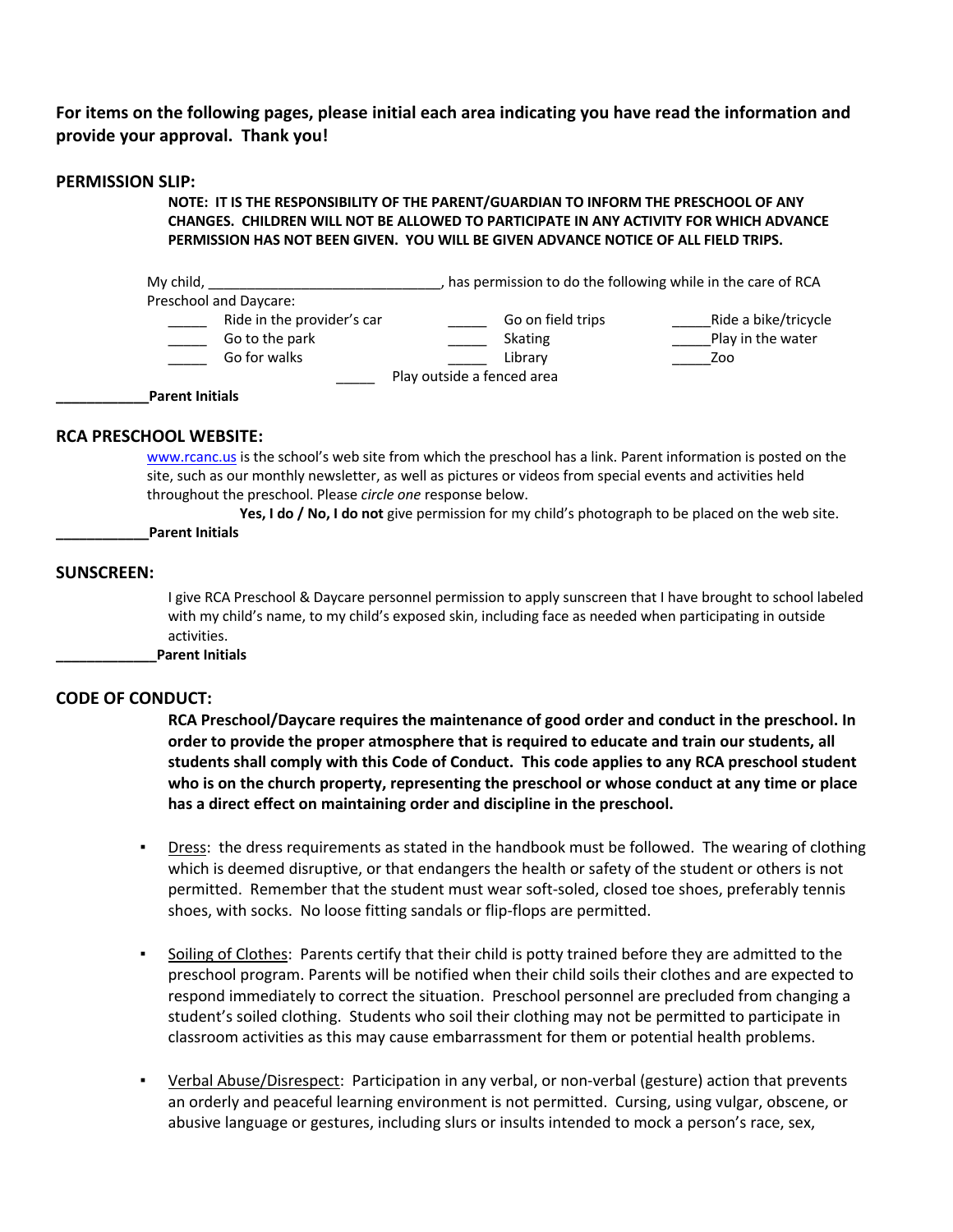national origin, or ability, or using offensive or degrading language or gestures are specifically prohibited.

- Peer Relations: Engaging in behavior, which is abusive or not considerate of others while in the preschool.
- Disruption: Using passive resistance, noise, threat, fear, intimidation, coercion, force, violence or any other form of conduct that causes disruption in the preschool, or of urging any other student to engage in such conduct.
- Threats: Directing toward any person within the preschool any language, gesture, inappropriate physical contact, or any act that constitutes a threat of force or violence is prohibited.
- **Eighting:** Hitting, shoving, scratching, biting, spitting, blocking the path of, or throwing objects at another person in the preschool.
- **EXEL THEFT:** Stealing, attempting to steal, or knowingly being in possession of stolen property.
- **•** Damage to Property: Intentionally damaging or attempting to damage or deface preschool, church, or the property of others while under preschool jurisdiction.
- Arriving and Leaving School: When a student arrives or leaves daycare, **he or she must be signed in and out by a parent or guardian or officially designated person who has been authorized in writing to drop off or pick up the student.** A student will not be allowed to leave the preschool grounds without prior approval from a preschool official and under the supervision of authorized persons.
- **•** Assault: Assaulting (physically or verbally) causing or attempting to cause injury or behaving in such manner that could reasonably cause injury to any preschool, church employee, academy employee or other student.
- Possession of Weapons: Handling or having any knife, razor, firearm, explosive (including toys) or other object that could be considered a weapon or dangerous instrument.

**PENALTIES: For violations of the above provisions, the student may be given additional assignments, placed in Time Out, loss of preschool privileges, or approved non-physical punishment as the preschool deems necessary and as stated in the discipline and behavior management policy. Repeated violations of these provisions may result in dismissal from the preschool.** 

#### *My initials below acknowledges the fact that I have read the school's Code of Conduct and have explained it to my child.*

We understand the standards of conduct that are expected by the preschool, what is considered inappropriate behavior, and the consequences associated with violations of the school's Code of Conduct.

|  |  | <b>Student's Name:</b> |
|--|--|------------------------|
|--|--|------------------------|

**Please print \_\_\_\_\_\_\_\_\_\_Parent Initials** **Student's Name: \_\_\_\_\_\_\_\_\_\_\_\_\_\_\_\_\_\_\_\_\_\_\_\_\_\_\_\_\_\_\_\_\_\_\_\_\_ Date: \_\_\_\_\_\_\_\_\_\_\_\_\_\_**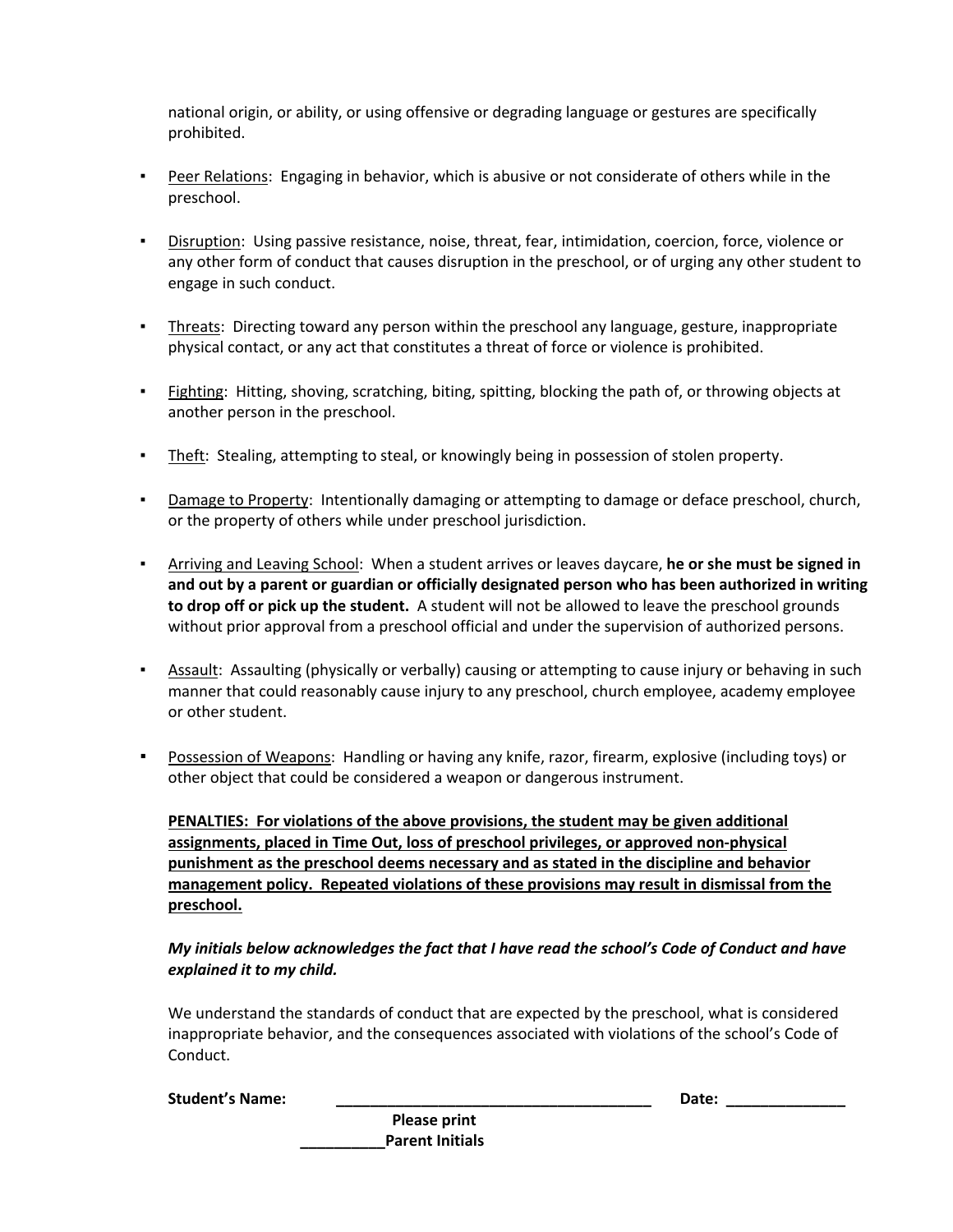#### **"TIME-OUT"**

"Time-out is the removal of a child for a short period of time (one minute per age of the child) from a situation in which the child is misbehaving and has not responded to other discipline techniques. The "time-out" space, usually a chair, is located away from the classroom activity but within the teacher's sight. During "time-out", the child has a chance to think about the misbehavior, which led to his/her removal from the group. After a brief interval of no more than 5 minutes, the teacher discusses the incident and appropriate behavior with the child. When the child returns to the group, the incident is over and the child is treated with the same affection and respect as shown to the other children.

#### **BITING POLICY:**

The first time a child bites on any given day, the parent will be contacted by phone. The second time a child bites that day, the parent will be called to come pick the child up. After the first sixty days of enrollment, if the child continues to bite, he/she will be dismissed from the preschool program. **\_\_\_\_\_\_\_\_\_\_Parent Initials**

#### **POTTY TRAINING**:

I understand that all children enrolled in the three and four year old programs must be fully potty trained by the first day of preschool. I understand that a child having two or more accidents in one day or reoccurring accidents each day is considered to not be potty trained and the parent will be contacted to come to the preschool as needed.

**\_\_\_\_\_\_\_\_\_\_Parent Initials**

#### **SAFETY:**

The safety and protection of the students is of paramount concern for us. Students have the right to work, play and learn in an environment that assures them and their families that they are in a safe environment. As a result, no intimidation or horseplay will be tolerated.

If parents intend to visit any place in the preschool other than the office, **they will sign in through the preschool office and have a visitor's pass issued before visiting a classroom or any other part of the preschool, or academy.** We ask your support and assistance in strictly enforcing this policy.

Please report any strangers and/or strange behavior immediately to a church, academy or preschool authority. All church, academy and preschool employees are required to wear security identification passes that are clearly visible at all times.

Additionally, the school has implemented a *CODE WORD* policy. This procedure will help ensure any pick-up and drop-off information concerning your child is legitimate. You will be required to give this code before any changes will be allowed as to who picks up your child. This also includes phone-ins. The CODE can be any combination of words, letters or numbers you choose. (Example: red32, chips ahoy, 7gol 1). The key is that you not share this information with anyone, unless you have allowed him or her to pick up your child. We will still be checking identification for non-parent or guardian pickups, but we hope this will add another element of safety for your child.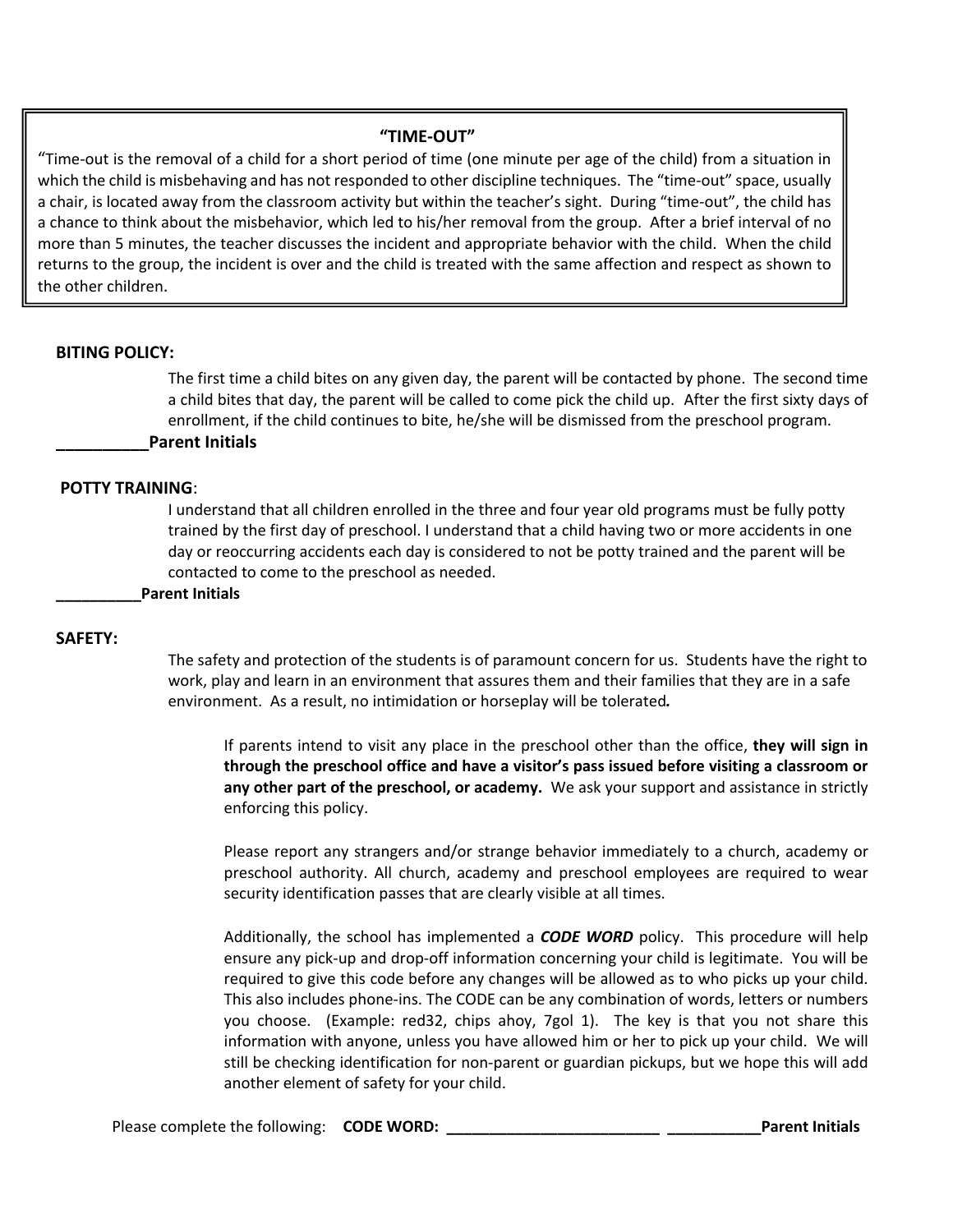#### **ALLERGY ALERT:** *Please complete the statement that refers to your child.*

My child, \_\_\_\_\_\_\_\_\_\_\_\_\_\_\_\_\_\_\_\_\_\_\_\_, has NO known allergies. My child, \_\_\_\_\_\_\_\_\_\_\_\_\_\_\_\_\_\_\_\_\_\_\_, is allergic to the following (food, medications, and products). \_\_\_\_\_\_\_\_\_\_\_\_\_\_\_\_\_\_\_\_\_\_\_\_\_\_\_\_\_\_\_\_\_\_\_\_\_\_\_\_\_\_\_\_\_\_\_\_\_\_\_\_\_\_\_\_\_\_\_\_\_\_\_\_\_\_\_\_\_\_\_\_\_\_\_\_\_\_

**\_\_\_\_\_\_\_\_\_\_Parent Initials**

**Summary of the North Carolina Child Care Law and Rules:** from the Division of Child Development and Early Education North Carolina Department of Health and Human Services, 820 South Boylan Avenue, Raleigh, NC 27603. Revised December 2014.

I have read and understand the NC Child Care Law and Rules.

**\_\_\_\_\_\_\_\_Parent Initials**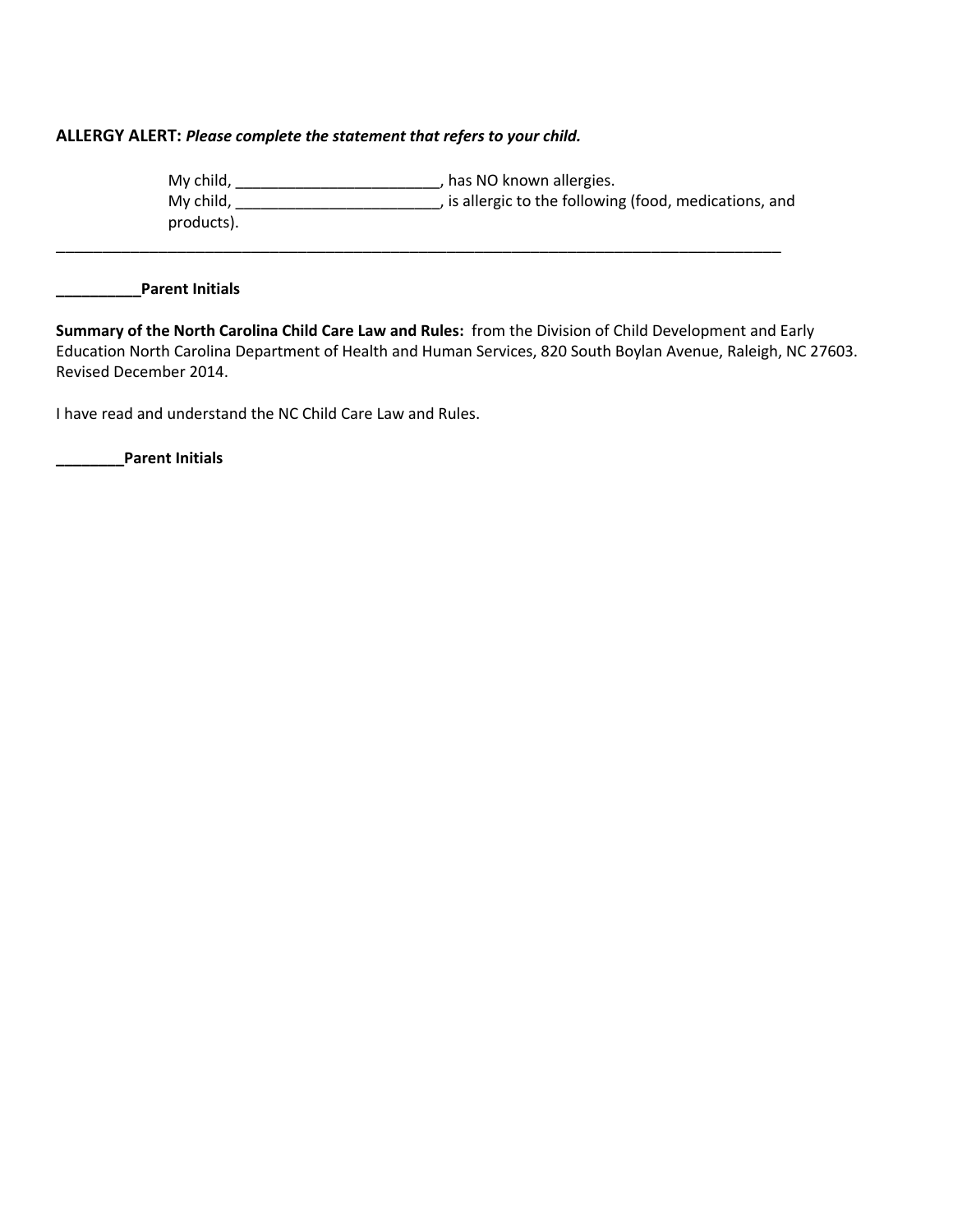## **Child's Medical Report**

*The following information is to be completed by the child's parent or guardian.*

|                                                                                                                                                               | <b>Medical History</b> |  |
|---------------------------------------------------------------------------------------------------------------------------------------------------------------|------------------------|--|
|                                                                                                                                                               |                        |  |
| 2. Is child allergic to anything? No _____ Yes____ if yes, please explain _________________________                                                           |                        |  |
| 3. Any previous diseases or illness? No _____ Yes _____ if yes, please explain ____________________                                                           |                        |  |
|                                                                                                                                                               |                        |  |
| 5. Any physical handicaps? No___ Yes ____ if yes, please describe __________________________________                                                          |                        |  |
| 6. Is child under care of a physician? No _____ Yes_____ if yes, for what reason __________________                                                           |                        |  |
| 7. Any history of mental retardation? ______ Convulsions? ______ Any diabetes in family? ______<br>History of heart trouble? ______<br><b>Parent Initials</b> |                        |  |

Riverside Christian Academy admits students of any race, color, gender, or national and ethnic origin to all the rights, privileges, programs, and activities generally accorded or made available to students at the school. It does not discriminate on the basis of race, color, gender, and national and ethnic origin in administration of its educational policies, admissions policies, scholarship and loan programs, and athletic and other school-administered programs.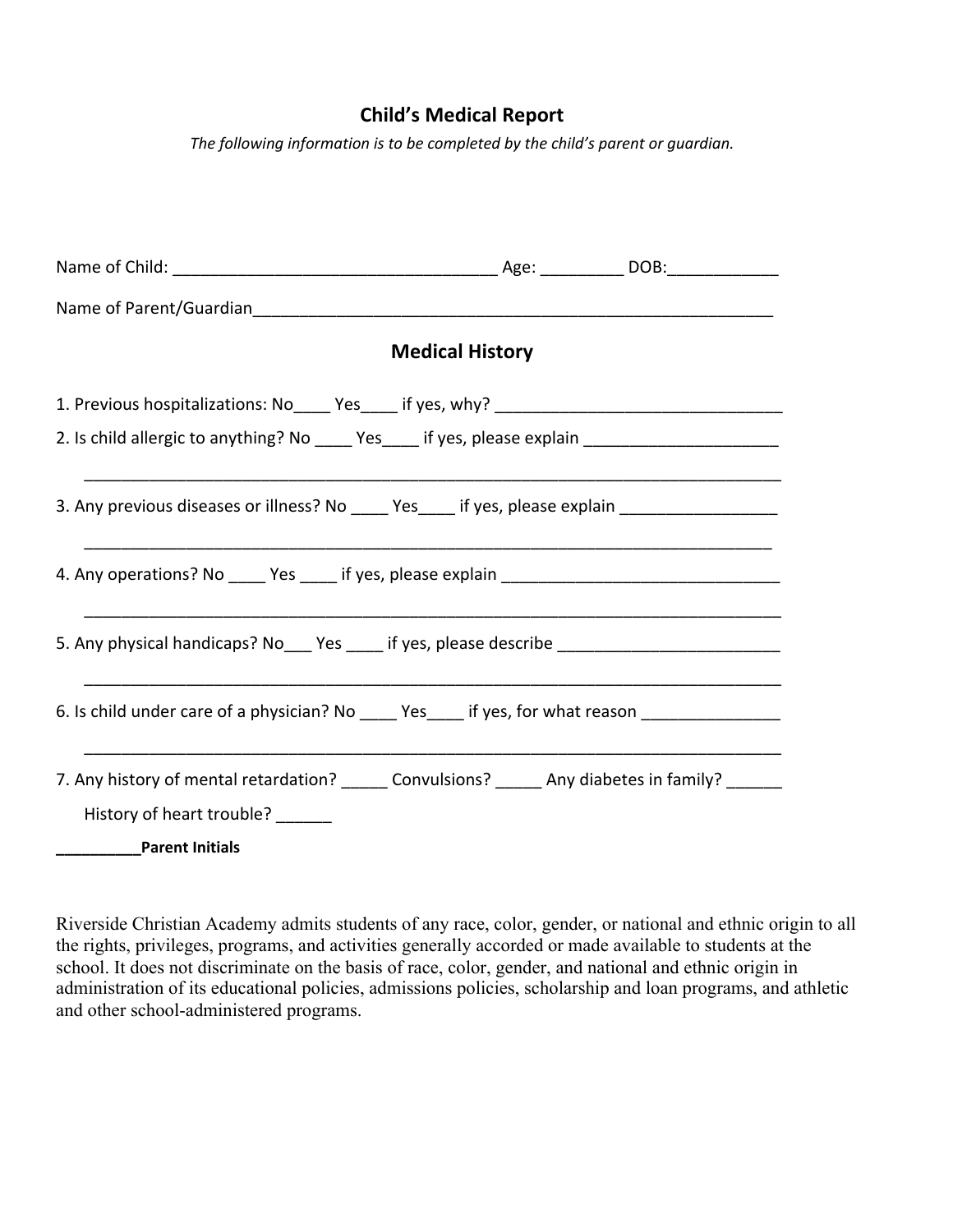# **Child's Medical Report**

(To be completed by child's physician)

|                                                                                                                                                                                                        |                         | DOB: |  |
|--------------------------------------------------------------------------------------------------------------------------------------------------------------------------------------------------------|-------------------------|------|--|
| Physical Examination: This examination must be completed and signed by a licensed physician or his/her authorized<br>agent who is currently approved by the North Carolina Board of Medical Examiners. |                         |      |  |
| Weight _______ Height _______ Head _______ Chest _______ Throat _______ Neck _______ GU ___________                                                                                                    |                         |      |  |
| Ext _______ Neurological System________ Teeth________ Skin ________ Head ________ Eyes ________ Ears ________                                                                                          |                         |      |  |
|                                                                                                                                                                                                        |                         |      |  |
|                                                                                                                                                                                                        |                         |      |  |
|                                                                                                                                                                                                        |                         |      |  |
|                                                                                                                                                                                                        |                         |      |  |
|                                                                                                                                                                                                        |                         |      |  |
| Signature of Physician or authorized agent                                                                                                                                                             | Date of Examination     |      |  |
| <b>Office Address</b>                                                                                                                                                                                  | Office Telephone Number |      |  |
|                                                                                                                                                                                                        |                         |      |  |

#### **Immunization History:**

The physician must enter the date each immunization was received, G.S. 1 30-90(B) requires all daycare facilities have this information on file.

#### **Enter date of EACH dose - Month, date and year. Copies of immunization reports are not sufficient.**

| <b>VACCINE</b>              | #1 | #2 | #3 | #4 | #5 |
|-----------------------------|----|----|----|----|----|
| DTP, DtaP, DT               |    |    |    |    |    |
| Polio, OPV or<br><b>IPV</b> |    |    |    |    |    |
| Hib                         |    |    |    |    |    |
| <b>MMR</b>                  |    |    |    |    |    |
| <b>Hepatitis B</b>          |    |    |    |    |    |
| Varicella                   |    |    |    |    |    |